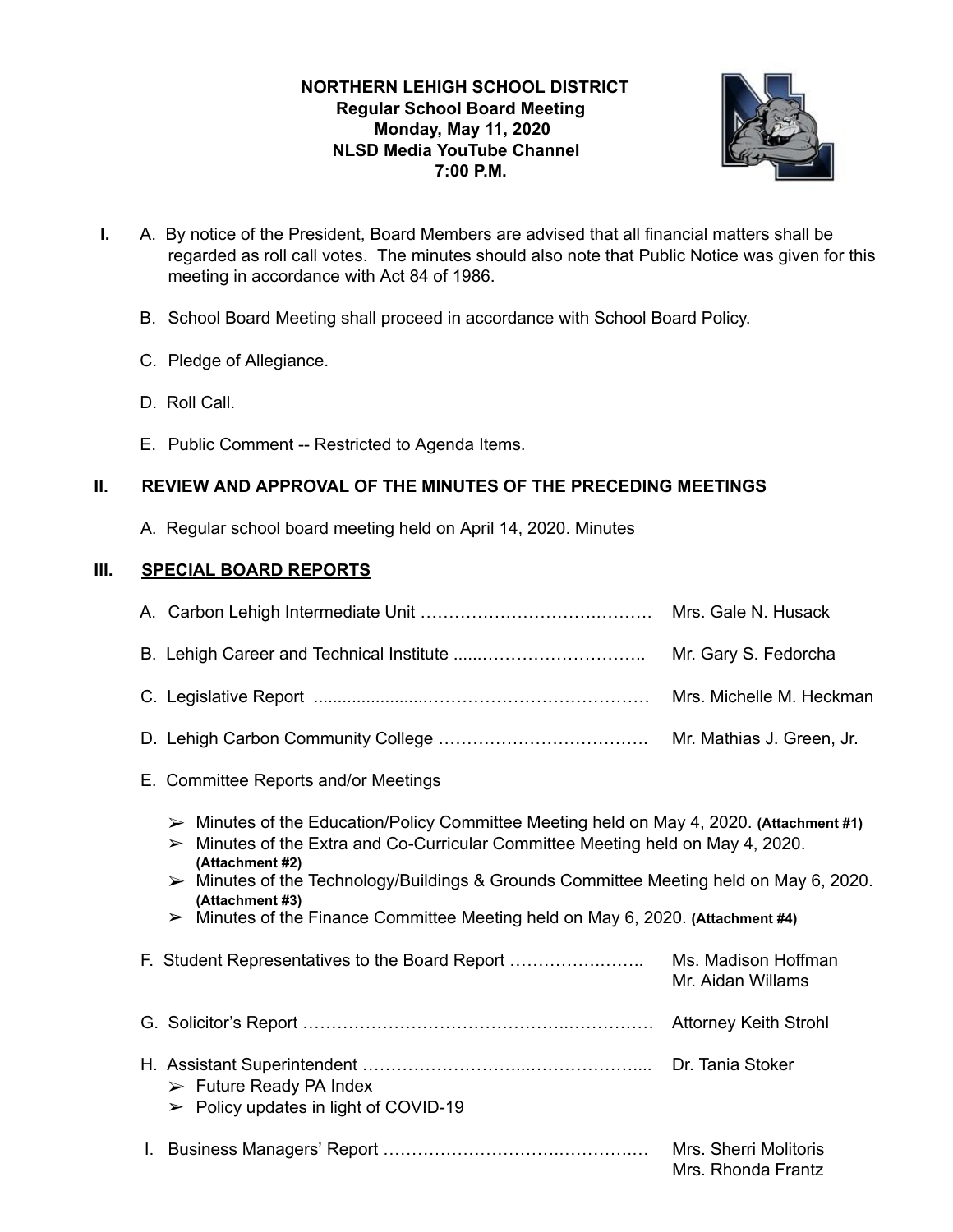- J. Superintendent's Report ………………..………………….……….. Mr. Matthew J. Link
	- $\triangleright$  National Teacher and School Nurse Appreciation Week May 4-8, 2020
	- ➢ National Police Week May 11-15, 2020
	- $\geq$  2020-2021 Budget
	- $\blacktriangleright$  End of year Activities
- K. An executive session will be held at 6:30 p.m. via Google Meet.

## **IV. PERSONNEL**

- A. Resignation/Retirement
	- 1. Accept the resignation of Matthew Houser from his position as Full-time School Police Officer, effective May 5, 2020.
	- 2. With regret, accept the retirement resignation of Scott DeLong from his position as High School Social Studies teacher, effective the end of the business day June 8, 2020. Mr. DeLong will be retiring from the Northern Lehigh School District, after 19 years of service.

## **V**. **POLICY**

- A. Board Policy First Reading
	- 1. Approve school board policy #214 Pupils Class Rank, as presented after first reading. **(Attachment #5)**
	- 2. Approve school board policy #626 Finances Federal Fiscal Compliance, after first reading. **(Attachment #6)**
	- 3. Approve school board policy #705 Property Facilities and Workplace Safety, after first reading. **(Attachment #7)**
- B. Board Policy Second Reading
	- 1. Approve school board policy #201 Pupils Admission of Students, as presented after second reading. **(Attachment #8)**
	- 2. Approve school board policy #204 Pupils Attendance, as presented after second reading. This policy will take effect for the 2020-2021 school year. **(Attachment #9)**
	- 3. Approve school board policy #208 Pupils Withdrawal from School, as presented after second reading. **(Attachment #10)**
	- 4. Approve school board policy #346 Employees Workers' Compensation, as presented after second reading. **(Attachment #11)**
	- 5. Approve school board policy #347 Employees Workers' Compensation Transitional Return-to-Work Program, as presented after second reading. **(Attachment #12)**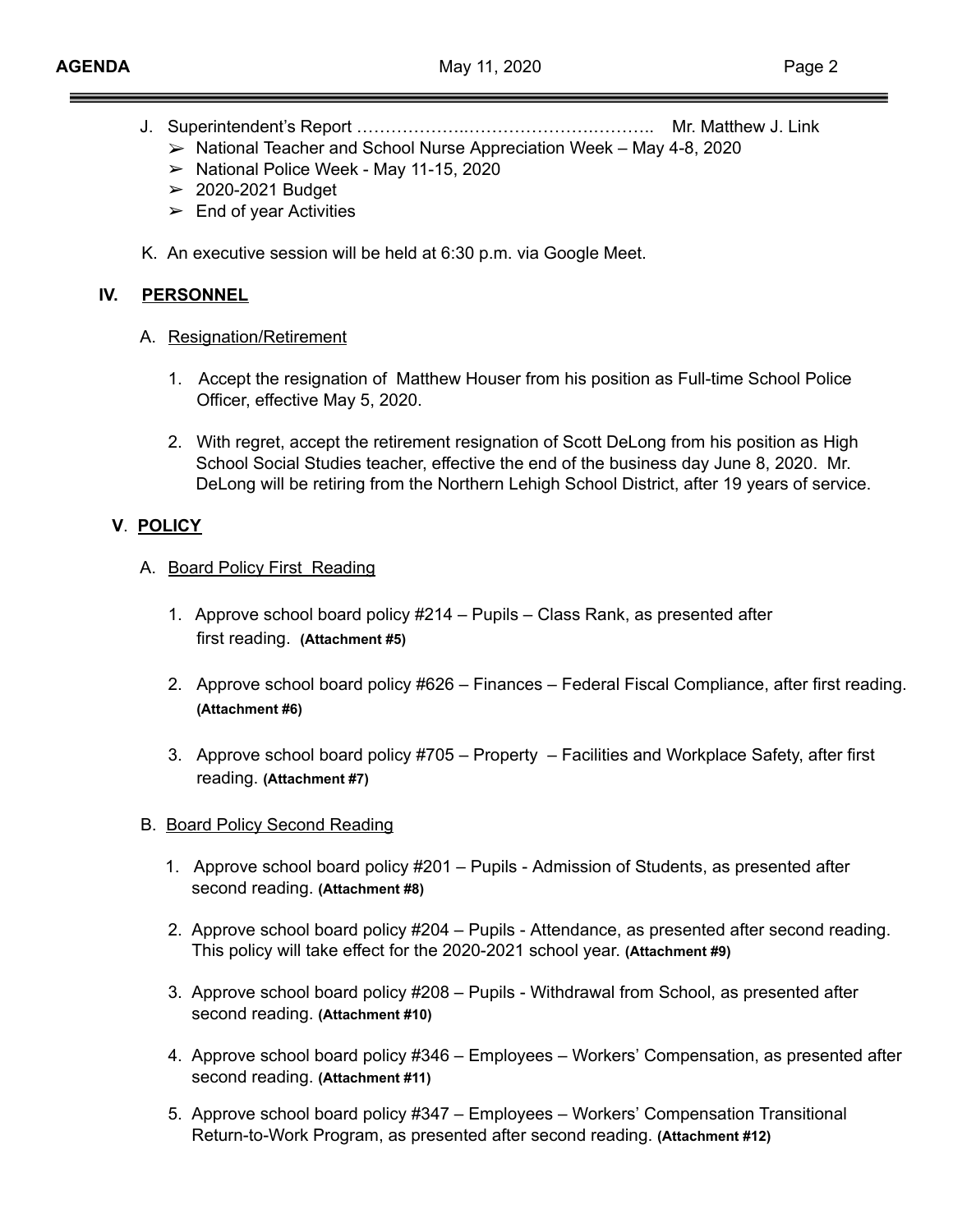#### C. Graduation Resolution

RESOLVED, the Board of Education approves the Resolution regarding graduation requirements for the 2019-2020 school year only, due to the mandated closure of schools because of the COVID-19 pandemic. **(Attachment #13)** 

# D. Non-Resident Student

- 1. Approve the request of a parent of a student #2990133 at Peters Elementary School, who is moving out of the district, to allow their student to finish the 2019-2020 school year in the Northern Lehigh School District in accordance with student policy #202.
- 2. Approve the request of a parent of a kindergarten student #3290119 at Peters Elementary and a fifth grade student #2790181 at Slatington Elementary, who are moving out of the district, to allow their students to finish the 2019-2020 school year in the Northern Lehigh School District in accordance with student policy #202.

# E. Slatington Elementary School Math 24 Club Final Application

Approve the final club/activity application for the Slatington Elementary School Math 24 Club. This club has enjoyed success and the students have been provided the opportunity to become critical thinkers and problem solvers while practicing with their peers and advisor. Due to the shortened time frame for the club for the 2019-2020 school year, the advisor and the Northern Lehigh Education Association has recommended a stipend for Gail Lafferty of \$120.00 for the 2019-2020 school year. In subsequent years, the recommended stipend for the advisor will be \$200.00. Upon approval by the Board, the approved stipend will be added to the Collective Bargaining Agreement, as per policy #122. **(Attachment #14)** 

F. Middle School Foriegn Language Club Final Application

Approve the final club/activity application for the Middle School Foreign Language Club. This club has enjoyed success this year and the students have been provided the opportunity to explore two languages, host a multi-cultural dance, and have continued practicing languages through Google Meet. The Northern Lehigh Education Association has recommended a stipend for Blasia Dunham of \$1,000.00 for the 2019-2020 school year. Upon approval by the Board, the approved stipend will be added to the Collective Bargaining Agreement, as per policy #122. **(Attachment #15)** 

## **VI. CONFERENCES**

## **VII. CURRICULUM AND INSTRUCTION**

- **VIII. OLD BUSINESS**
	- **IX. NEW BUSINESS**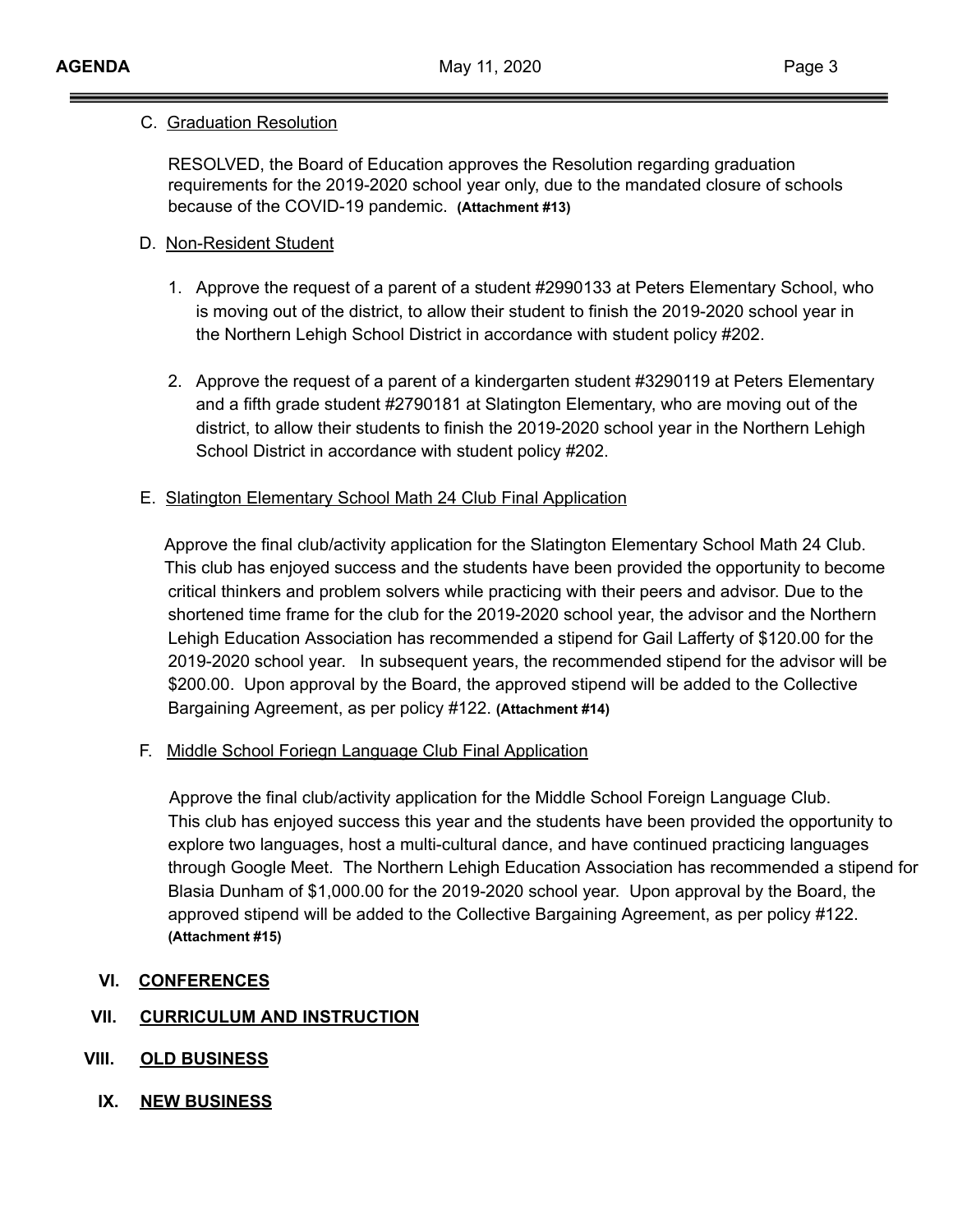# **X. (a) FINANCIAL**

- A. Approve the Following Financial Reports:
	- 1. General Fund Account month of April, 2020
	- 2. NLHS Scholarship Account month of March, 2020
	- 3. PE,NLMS & NLHS Student Activities/Clubs Account month of March, 2020
	- 4. Cafeteria Fund month of April, 2020
- B. Approve the Following List of Bills:
	- 1. General Fund months of April and May, 2020
	- 2. Cafeteria Fund months of April and May, 2020
- C. Approve the co-payment amount for student athletes receiving a sports physical from St. Luke's Sports Medicine during the 2020-2021 school year at a cost of \$5.00 per student in accordance with school board policy #122.
- D. Approve to authorize proper officials to continue an agreement between the Northern Lehigh School District and Frontline Education for the purpose of providing web-based applications for planning, reporting, monitoring and archiving student data in compliance with federal and state mandated regulations. The cost for these services will be \$3,145.50 for the 2020-2021 school year. **(Attachment #16)**
- E. Allow administration to sign the CLIU Technology Pool Consortium Agreement for the 2020-2021 school year. (**Attachment #17)**
- F. Per the recommendation of the Technology/Buildings & Grounds Committee, approve a five year agreement with Computer Aid Inc, to provide transportation software (Safe Transport) at a cost of \$12,852 for the 2020-2021 school year. Per the agreement, the cost for years two through five will not exceed more than 1.5% annually. **(Attachment #18)**
- G. Per the recommendation of the Technology/Buildings & Grounds Committee, approve an agreement with Everase Corporation to provide turnkey installation of Everase dry erase high gloss resurfacing material on twenty three blackboards at Peters Elementary School for a total cost of \$11,246.49. **(Attachment #19)**
- H. Per the recommendation of the Technology/Buildings & Grounds Committee, and in accordance with School Board Policy 706.1 Disposal of Surplus Property, Obsolete Equipment, and Real Estate, grant permission to dispose of or recycle the Infinity Web playground equipment at Peters Elementary School.

# **X**. **(b) FINANCIAL**

Election of Treasurer

Election of a Treasurer for the 2020-2021 fiscal year, as required by Section 404 of the Pennsylvania School Code of 1949, as amended.

**RECOMMEND** .... That the Board of Education elects as Treasurer for the 2020-2021 fiscal year, effective July 1, 2020 through June 30, 2021.

## **XI. LEGAL**